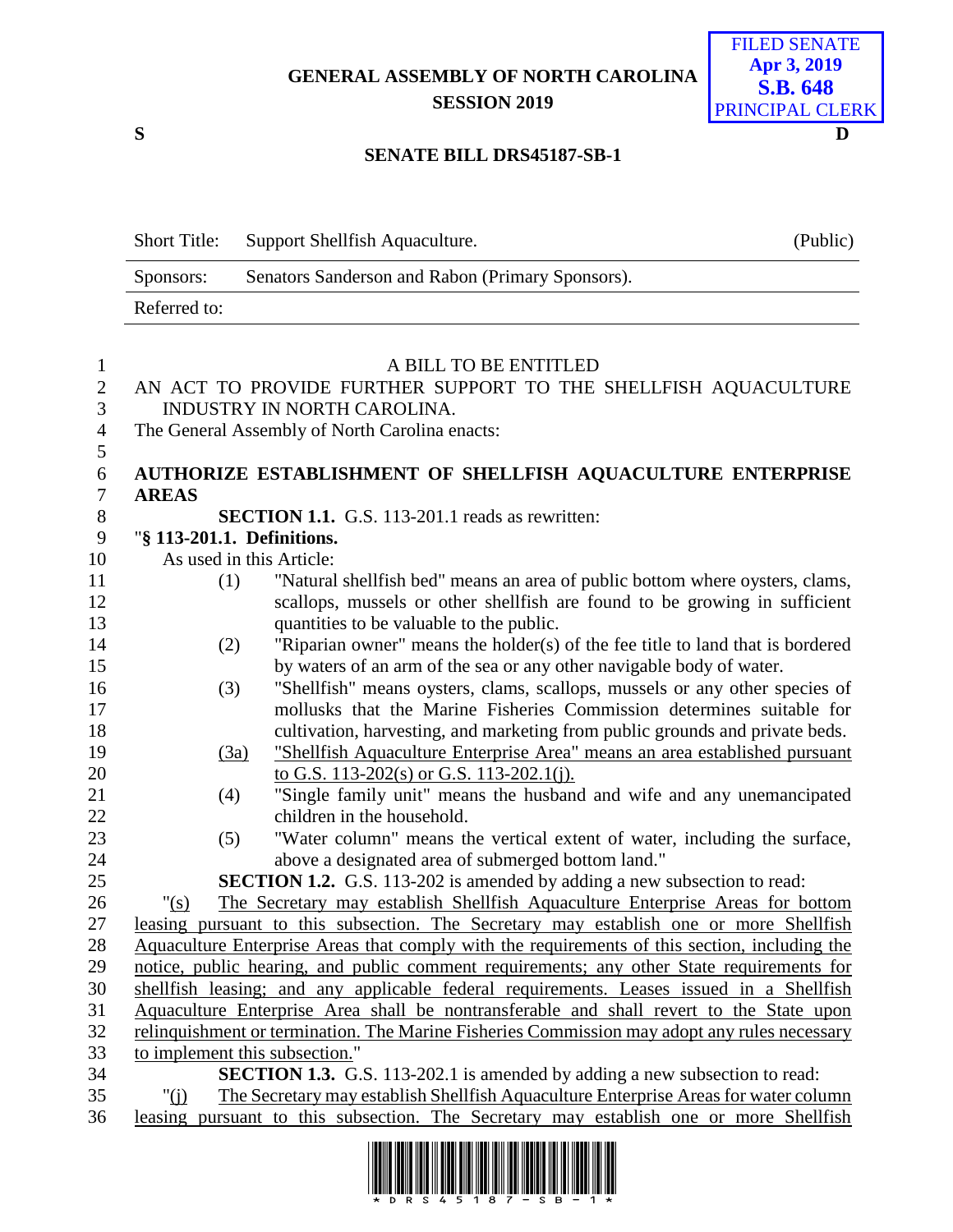| $\mathbf{2}$   | notice, public hearing, and public comment requirements; any other State requirements for            |  |  |  |  |
|----------------|------------------------------------------------------------------------------------------------------|--|--|--|--|
| 3              | shellfish leasing; and any applicable federal requirements. Requirements under this section          |  |  |  |  |
| $\overline{4}$ | include the notice, public hearing, and public comment requirements of this section. Leases          |  |  |  |  |
| 5              | issued in a Shellfish Aquaculture Enterprise Area shall be nontransferable and shall revert to the   |  |  |  |  |
| 6              | State upon relinquishment or termination. The Marine Fisheries Commission may adopt any rules        |  |  |  |  |
| $\tau$         | necessary to implement this subsection."                                                             |  |  |  |  |
| $8\,$          | SECTION 1.4. The Division of Marine Fisheries of the Department of                                   |  |  |  |  |
| $\overline{9}$ | Environmental Quality shall identify areas in waters that are under a moratorium for shellfish       |  |  |  |  |
| 10             | leasing that could potentially be established as Shellfish Aquaculture Enterprise Areas. The         |  |  |  |  |
| 11             | Division shall report its findings to the General Assembly no later than April 1, 2020.              |  |  |  |  |
| 12             |                                                                                                      |  |  |  |  |
| 13             | ESTABLISH PAMLICO SOUND SHELLFISH AQUACULTURE PILOT PROJECT                                          |  |  |  |  |
| 14             | <b>SECTION 2.</b> Notwithstanding any other provision of law, the Secretary of                       |  |  |  |  |
| 15             | Environmental Quality may grant up to three shellfish cultivation leases or water column leases      |  |  |  |  |
| 16             | in Pamlico Sound as provided in the pilot project established by this section. Under the pilot       |  |  |  |  |
| 17             | project, each lease may be up to 50 acres in size; each lease must be separated from any other       |  |  |  |  |
| 18             | lease and from the shoreline by at least 250 yards; and no person, including a corporate entity, or  |  |  |  |  |
| 19             | single family unit, may hold more than 100 acres of leases. The Division of Marine Fisheries of      |  |  |  |  |
| 20             | the Department Environmental Quality shall, to the extent practicable, grant leases in different     |  |  |  |  |
| 21             | geographic areas of Pamlico Sound. The Division shall study the advantages and disadvantages         |  |  |  |  |
| 22             | associated with leasing such areas within Pamlico Sound. In conducting this study, the Division      |  |  |  |  |
| 23             | shall consult with shell fish growers, nearby riparian owners, and other users of the public bottoms |  |  |  |  |
| 24             | and waters. The Division shall submit an interim report of its findings, including any               |  |  |  |  |
| 25             | recommendations, to the General Assembly no later than January 1, 2025, and a final report of        |  |  |  |  |
| 26             | its findings, including any recommendations, to the General Assembly no later than January 1,        |  |  |  |  |
| 27             | 2030. In its final report, the Division shall include a recommendation on whether the pilot project  |  |  |  |  |
| 28             | should be terminated, be made permanent, or be expanded. This section shall terminate July 1,        |  |  |  |  |
| 29             | 2030, and any leases granted pursuant to this section shall terminate no later than July 1, 2031.    |  |  |  |  |
| 30             |                                                                                                      |  |  |  |  |
| 31             | INCREASE PRODUCTION AND PLANTING REQUIREMENTS FOR SHELLFISH                                          |  |  |  |  |
| 32             | <b>LEASES</b>                                                                                        |  |  |  |  |
| 33             | <b>SECTION 3.(a)</b> Definitions. – For purposes of this section and its implementation:             |  |  |  |  |
| 34             | "Extensive shellfish culture" means shellfish grown on the bottom without the<br>(1)                 |  |  |  |  |
| 35             | use of cages, racks, bags, or floats.                                                                |  |  |  |  |
| 36             | "Intensive shellfish culture" means shellfish grown on the bottom or in the<br>(2)                   |  |  |  |  |
| 37             | water column using cages, racks, bags, or floats.                                                    |  |  |  |  |
| 38             | "Shellfish Production and Planting Requirements Rule" means 15A NCAC<br>(3)                          |  |  |  |  |
| 39             | 03O .0201 (Standards and Requirements for Shellfish Bottom Leases and                                |  |  |  |  |
| 40             | Franchises and Water Column Leases) for purposes of this section and its                             |  |  |  |  |
| 41             | implementation.                                                                                      |  |  |  |  |
| 42             | <b>SECTION 3.(b)</b> Shellfish Production and Planting Requirements Rule. – Until the                |  |  |  |  |
| 43             | effective date of the revised permanent rule that the Marine Fisheries Commission is required to     |  |  |  |  |
| 44             | adopt pursuant to subsection (d) of this section, the Commission shall implement the Shellfish       |  |  |  |  |
| 45             | Production Requirements Rule as provided in subsection (c) of this section.                          |  |  |  |  |
| 46             | <b>SECTION 3.(c)</b> Implementation. – Shellfish leases shall be terminated unless they              |  |  |  |  |
| 47             | comply with the following requirements:                                                              |  |  |  |  |
| 48             | Franchises recognized pursuant to G.S. 113-206 and shellfish bottom leases<br>(1)                    |  |  |  |  |
| 49             | shall be terminated unless:                                                                          |  |  |  |  |
|                |                                                                                                      |  |  |  |  |
|                |                                                                                                      |  |  |  |  |

## Aquaculture Enterprise Areas that comply with the requirements of this section, including the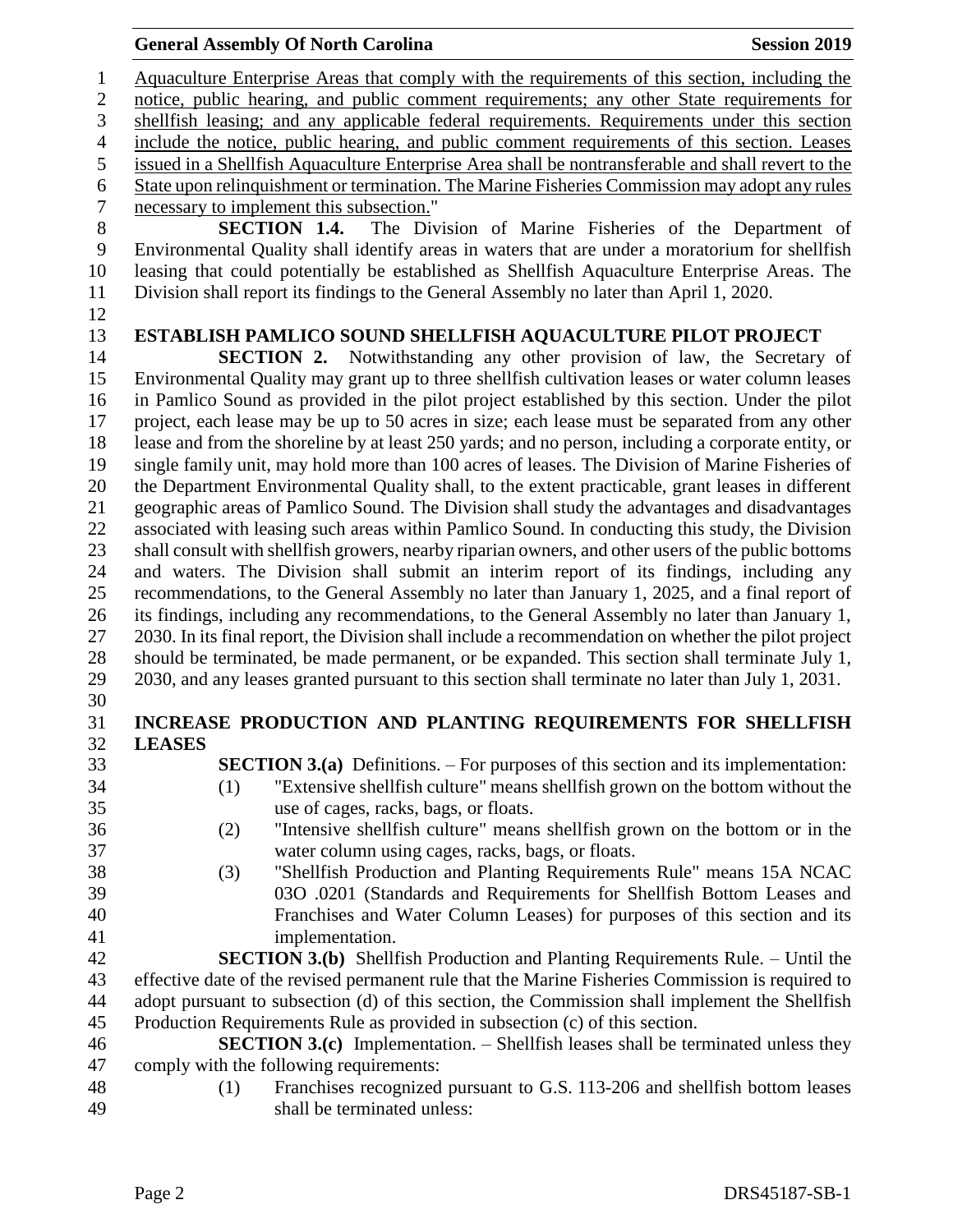| <b>General Assembly Of North Carolina</b> |    |                                                                                                                                                                                                                                                                                                                                                                                                                                                                                                                                                                                                                                                                                                       | <b>Session 2019</b>                                                                                                                              |
|-------------------------------------------|----|-------------------------------------------------------------------------------------------------------------------------------------------------------------------------------------------------------------------------------------------------------------------------------------------------------------------------------------------------------------------------------------------------------------------------------------------------------------------------------------------------------------------------------------------------------------------------------------------------------------------------------------------------------------------------------------------------------|--------------------------------------------------------------------------------------------------------------------------------------------------|
|                                           | a. | <sub>or</sub>                                                                                                                                                                                                                                                                                                                                                                                                                                                                                                                                                                                                                                                                                         | They produce a minimum of 40 bushels of shellfish per acre averaged<br>over the previous three-year period beginning in year five of the lease;  |
|                                           | b. | For intensive culture bottom operations, the holder of the lease<br>per acre annually and for extensive culture bottom operations, the<br>per year.                                                                                                                                                                                                                                                                                                                                                                                                                                                                                                                                                   | provides evidence of purchasing a minimum of 45,000 shellfish seed<br>holder of the lease plants a minimum of 30,000 shellfish seed per acre     |
| (2)                                       |    | Water column leases shall be terminated unless:                                                                                                                                                                                                                                                                                                                                                                                                                                                                                                                                                                                                                                                       |                                                                                                                                                  |
|                                           | a. | <sub>or</sub>                                                                                                                                                                                                                                                                                                                                                                                                                                                                                                                                                                                                                                                                                         | They produce a minimum of 100 bushels of shellfish per acre averaged<br>over the previous three-year period beginning in year five of the lease; |
|                                           | b. | The holder of the lease provides evidence of purchasing a minimum<br>of 45,000 shellfish seed per acre annually.                                                                                                                                                                                                                                                                                                                                                                                                                                                                                                                                                                                      |                                                                                                                                                  |
|                                           |    | <b>SECTION 3.(d)</b> Additional Rule-Making Authority. – The Commission shall adopt<br>a rule to amend the Shellfish Production Requirements Rule consistent with subsection (c) of this<br>section. Notwithstanding G.S. 150B-19(4), the rule adopted by the Commission pursuant to this<br>section shall be substantively identical to the provisions of subsection (c) of this section. Rules<br>adopted pursuant to this section are not subject to Part 3 of Article 2A of Chapter 150B of the<br>General Statutes. Rules adopted pursuant to this section shall become effective as provided in<br>G.S. 150B-21.3(b1), as though 10 or more written objections had been received as provided in |                                                                                                                                                  |
| G.S. $150B-21.3(b2)$ .                    |    |                                                                                                                                                                                                                                                                                                                                                                                                                                                                                                                                                                                                                                                                                                       |                                                                                                                                                  |
|                                           |    | <b>SECTION 3.(e)</b> Applicability and Sunset. – This section and rules adopted pursuant                                                                                                                                                                                                                                                                                                                                                                                                                                                                                                                                                                                                              |                                                                                                                                                  |
|                                           |    | to this section apply to all new and renewal shell fish leases granted after July 1, 2019. This section<br>expires when permanent rules adopted as required by subsection (d) of this section become                                                                                                                                                                                                                                                                                                                                                                                                                                                                                                  |                                                                                                                                                  |
| effective.                                |    |                                                                                                                                                                                                                                                                                                                                                                                                                                                                                                                                                                                                                                                                                                       |                                                                                                                                                  |
|                                           |    |                                                                                                                                                                                                                                                                                                                                                                                                                                                                                                                                                                                                                                                                                                       |                                                                                                                                                  |
|                                           |    | STUDY PENALTIES ASSOCIATED WITH VIOLATIONS OF LAWS REGARDING                                                                                                                                                                                                                                                                                                                                                                                                                                                                                                                                                                                                                                          |                                                                                                                                                  |
|                                           |    | TAKING SHELLFISH AND SHELLFISH AQUACULTURE OPERATIONS<br><b>SECTION 4.</b> The Division of Marine Fisheries of the Department of Environmental                                                                                                                                                                                                                                                                                                                                                                                                                                                                                                                                                        |                                                                                                                                                  |
|                                           |    | Quality, in consultation with the North Carolina Department of Justice and the North Carolina<br>Sentencing and Policy Advisory Commission, shall study the penalties associated with violations                                                                                                                                                                                                                                                                                                                                                                                                                                                                                                      |                                                                                                                                                  |
|                                           |    | of laws regarding taking shellfish and shellfish aquaculture operations. The agencies shall                                                                                                                                                                                                                                                                                                                                                                                                                                                                                                                                                                                                           |                                                                                                                                                  |
|                                           |    | specifically review G.S. 113-207 (Taking shellfish from certain areas forbidden; penalty),                                                                                                                                                                                                                                                                                                                                                                                                                                                                                                                                                                                                            |                                                                                                                                                  |
|                                           |    | G.S. 113-208 (Protection of private shellfish rights), G.S. 113-218 (Protection of private marine<br>aquaculture rights), and G.S. 113-269 (Robbing or injuring hatcheries and other aquaculture                                                                                                                                                                                                                                                                                                                                                                                                                                                                                                      |                                                                                                                                                  |
|                                           |    | operations), and may review other statutes with penalties associated with violations of laws                                                                                                                                                                                                                                                                                                                                                                                                                                                                                                                                                                                                          |                                                                                                                                                  |
|                                           |    | regarding taking shellfish and shellfish aquaculture operations. In their review of the statutes, the                                                                                                                                                                                                                                                                                                                                                                                                                                                                                                                                                                                                 |                                                                                                                                                  |
|                                           |    | agencies shall consider the levels of criminal penalties, fines, and restitution; the consistency and                                                                                                                                                                                                                                                                                                                                                                                                                                                                                                                                                                                                 |                                                                                                                                                  |
|                                           |    | proportionality of the statutes; and whether any of the statutes or their provisions are duplicative.                                                                                                                                                                                                                                                                                                                                                                                                                                                                                                                                                                                                 |                                                                                                                                                  |
|                                           |    | The agencies shall develop recommendations for amendment of the statutes that would make the                                                                                                                                                                                                                                                                                                                                                                                                                                                                                                                                                                                                          |                                                                                                                                                  |
|                                           |    | penalties more consistent and proportional and less duplicative and that would serve to better                                                                                                                                                                                                                                                                                                                                                                                                                                                                                                                                                                                                        |                                                                                                                                                  |
|                                           |    | protect the wild and cultured shellfish resources in the State. The agencies shall report the results                                                                                                                                                                                                                                                                                                                                                                                                                                                                                                                                                                                                 |                                                                                                                                                  |
|                                           |    | of their study, including their recommendations, to the General Assembly no later than March 1,                                                                                                                                                                                                                                                                                                                                                                                                                                                                                                                                                                                                       |                                                                                                                                                  |
| 2020.                                     |    |                                                                                                                                                                                                                                                                                                                                                                                                                                                                                                                                                                                                                                                                                                       |                                                                                                                                                  |
|                                           |    |                                                                                                                                                                                                                                                                                                                                                                                                                                                                                                                                                                                                                                                                                                       |                                                                                                                                                  |
|                                           |    | ALLOW TRANSPLANTING OF SEED OYSTERS AND SEED CLAMS FROM                                                                                                                                                                                                                                                                                                                                                                                                                                                                                                                                                                                                                                               |                                                                                                                                                  |
| <b>PERMITTED</b>                          |    | <b>AQUACULTURE</b><br><b>OPERATION</b>                                                                                                                                                                                                                                                                                                                                                                                                                                                                                                                                                                                                                                                                | <b>NURSERY</b><br><b>FACILITIES</b><br>IN                                                                                                        |
| PROHIBITED WATERS                         |    |                                                                                                                                                                                                                                                                                                                                                                                                                                                                                                                                                                                                                                                                                                       |                                                                                                                                                  |

- **SECTION 5.** G.S. 113-203 reads as rewritten:
- "**§ 113-203. Transplanting of oysters and clams.**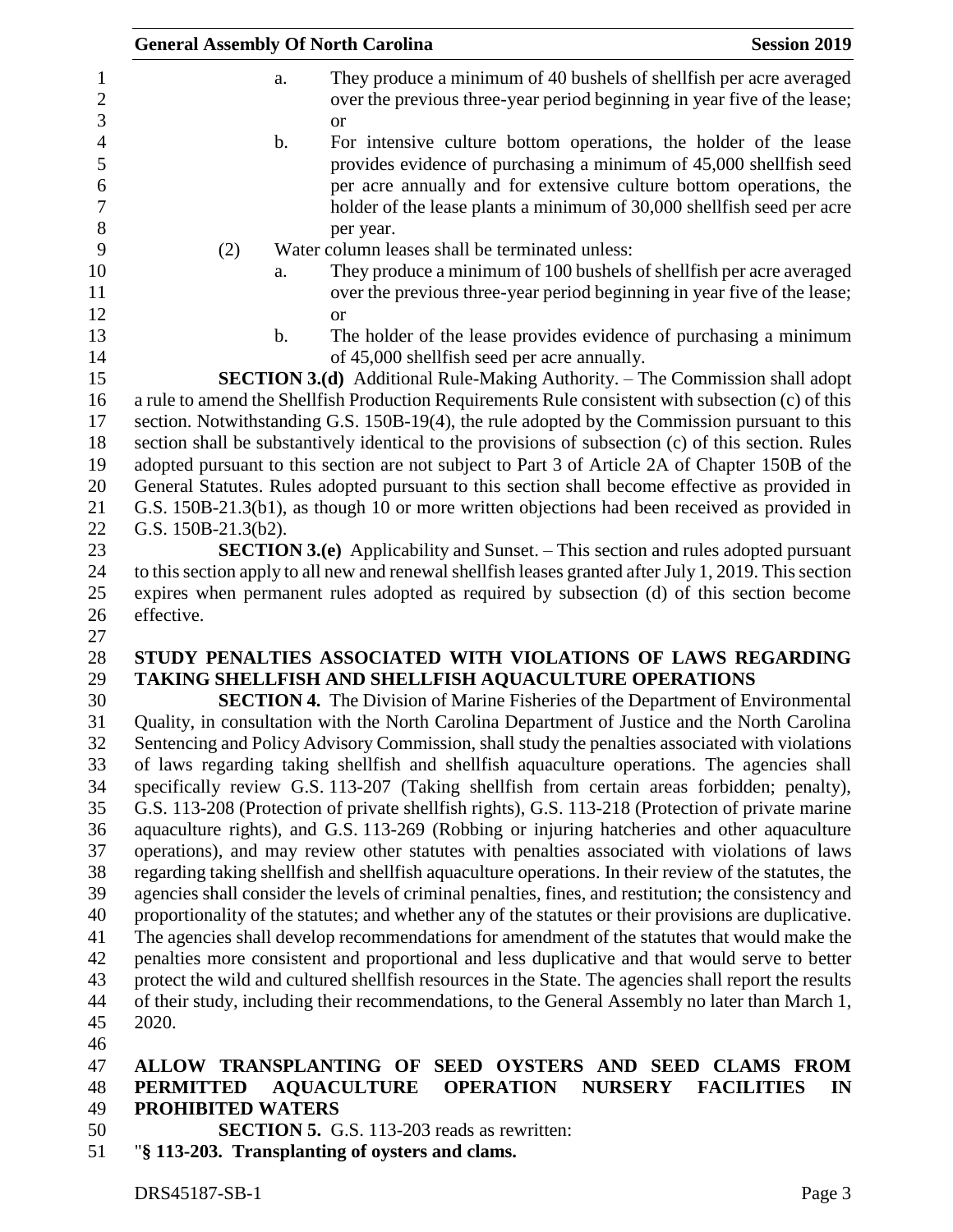… (a3) It Unless the Secretary determines that the nursery of shellfish in an area will present a risk to public health, it is lawful to transplant seed oysters or seed clams taken from permitted 4 aquaculture operations that use waters in the restricted-prohibited, restricted, or conditionally approved classification to private beds pursuant to an Aquaculture Seed Transplant Permit issued by the Secretary that sets times during which transplant is permissible and other reasonable restrictions imposed by the Secretary under either of the following circumstances: (1) When transplanting seed clams less than 12 millimeters in their largest dimension. (2) When transplanting seed oysters less than 25 millimeters in their largest dimension. …." **MORATORIUM ON SHELLFISH LEASING IN THE NEW HANOVER COUNTY AREA SECTION 6.** Notwithstanding G.S. 113-202 and G.S. 113-202.1, a moratorium on new shellfish cultivation leases and new water column leases for aquaculture shall be imposed for all those waters enclosed by a line beginning at 34° 13.10221' N -77° 48.79544' W on the mainland side near Wrightsville Beach Bridge; running southeasterly to a point at 34°12.51584' 20 N –77° 47.81847' W on Wrightsville Beach; following the shoreline southwesterly to a point  $34^{\circ}$  11.121' N -77° 48.848' W at Masonboro Inlet; running southwesterly to a point 34° 10.927' N -77° 48.771' W at Masonboro Inlet; continuing southwesterly along the shoreline near IWW Marker #141 to a point at 34° 07.60069' N –77° 51.03281' W; running westerly to a point 34° 07.77029' N -77° 52.08320' W on the mainland near Peden Point; running northeasterly along the shoreline to the point of beginning. For purposes of this section, a new shellfish cultivation lease or water column lease shall include applications for either type of lease received by the Secretary, but not granted as of July 1, 2019. **MORATORIUM ON SHELLFISH LEASING IN BOGUE SOUND SECTION 7.** Notwithstanding G.S. 113-202 and G.S. 113-202.1, a moratorium on new shellfish cultivation leases and new water column leases for aquaculture shall be imposed for all those waters enclosed by a line beginning at 34° 43.24641' N -76° 41.68436' W; running easterly following the Highway 70 High Rise Bridge to a point at 34° 43.27819' N -76° 41.22259'

W; running southerly to a point 34° 42.375275' N -76° 40.80078' W on the southern tip of Radio

 Island; running southerly to a point 34° 41.98273' N -76° 40.81929' W; following the shoreline westerly to the Emerald Isle Bridge at a point 34° 40.05410' N -77° 03.80531' W; running northwesterly follow the bridge to a point 34° 40.77658' N -77° 04.02674' W on the mainland near the Emerald Isle High Rise Bridge; running easterly following the shoreline to the point of beginning. For purposes of this section, a new shellfish cultivation lease or water column lease shall include applications for either type of lease received by the Secretary, but not granted as of July 1, 2019.

## **ADMINISTRATIVE REMEDY FOR SHELLFISH LEASING APPEALS**

**SECTION 8.1.** G.S. 143B-289.57 is amended by adding a new subsection to read:

 "(f) The Chair of the Commission shall appoint a three-member Shellfish Cultivation Lease Review Committee to hear appeals of decisions of the Secretary regarding shellfish cultivation leases issued under G.S. 113-202. The Committee shall include one Commission member, who shall serve as the hearing officer, and two public members. One public member shall have expertise or other relevant experience in shellfish aquaculture, and the other public member shall have expertise or other relevant experience with respect to coastal property or